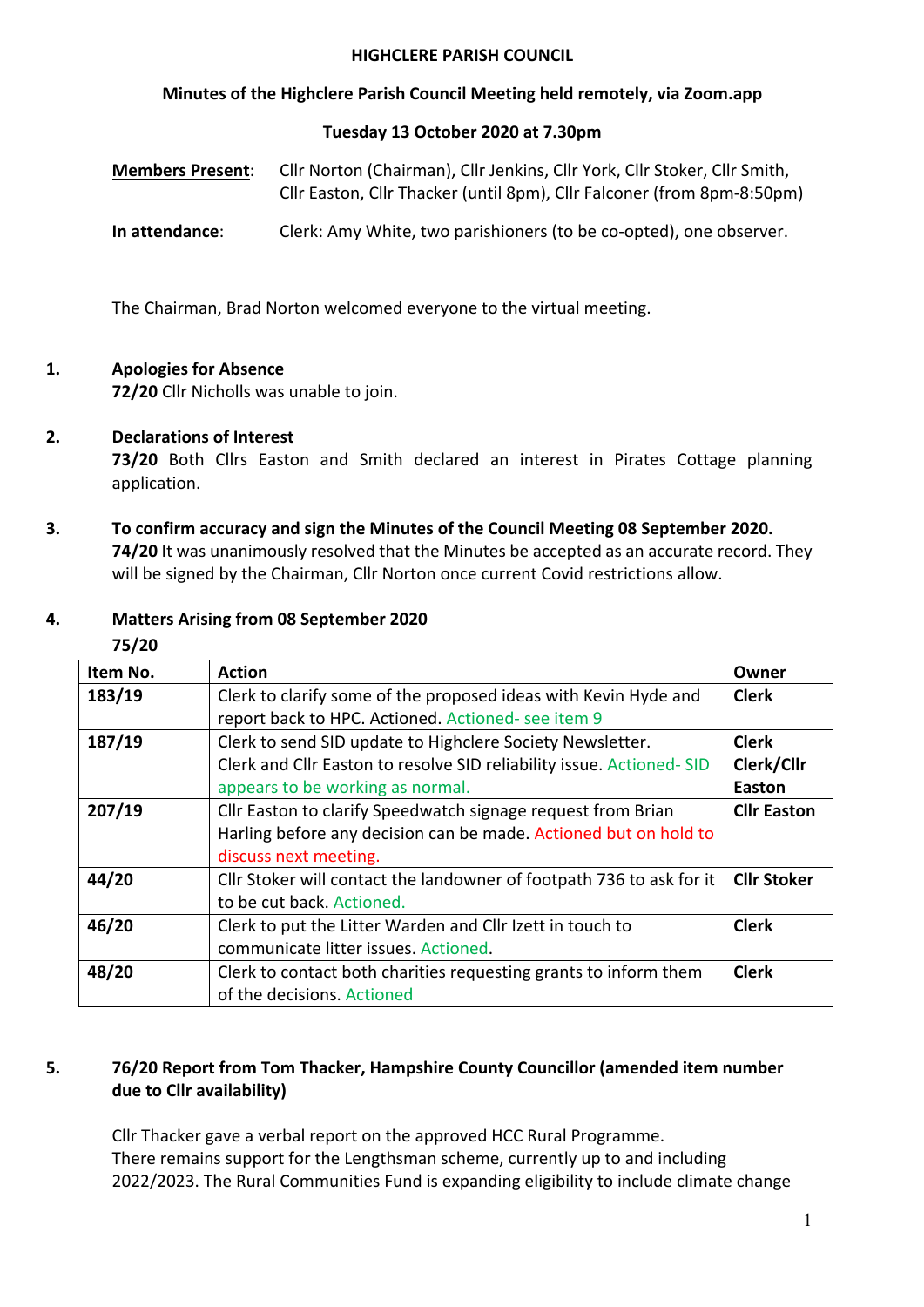issues. Please see this link for more information: https://democracy.hants.gov.uk/documents/s56863/2020-09- 18%20EMCRA%20Rural%20Affairs%20Rural%20Programme%20update%20and%20priorities .pdf

Steve Goodall (of HCC Highways) is no longer operating in the local area.

**Action**: Clerk to send Cllr Thacker current highways issues to pass on to Steve Goodall's replacement.

**Action**: Cllr Thacker to update HPC on the status of the barred routes scheme.

## **77/20 Report from Graham Falconer, BDBC Borough Councillor**

Cllr Falconer updated the PC on Borough issues, in particular fly-tipping: 3 people have recently been fined a total of £6000 for fly tipping.

He also reported on the latest planning updates, including Hillside Farm and Crawley House. Decisions can be found on the planning portal of the BDBC website.

Cllr Falconer will soon be meeting with MP Kit Malthouse and Cllr John Izett to discuss broadband fibre to property options.

## **6. 78/20 Resignation of Councillor**

Cllr Nicholls has written to the Chairman to inform him of her resignation. The Parish Council thanks Cllr Nicholls for everything she has done and wishes her well.

This leaves the PC at a membership of six councillors. The desired number is eight. Vacancies have been advertised both on Facebook and the village noticeboards. Two parishioners have expressed an interest in joining.

## **7. 79/20 Co-option of councillor to vacant position**

HPC was pleased to co-opt James Leeson and Janine Dierks to both vacant positions on the Council. Cllr Leeson signed his acceptance of office form during the meeting, witnessed by the Clerk. The Clerk received in advance Mr Leeson's declaration of pecuniary interests which will be sent to BDBC. Ms Dierks will send her completed forms to the Clerk.

**Action**: Clerk and Cllr Dierks to ensure forms are signed and registered with BDBC. Clerk to send forms for Cllr Leeson to BDBC.

## **8. 80/20 Public Participation**

No other members of the public were virtually present except the observer.

# **9. Roads and Transport**

## **81/20: Update on SID**

The SID has been sited on Foxes Lane and has been working fine. The Clerk has sent the latest data to Cllr Easton for processing.

No update on the Community Speedwatch signs.

## **82/20 Community Funded Initiative update and allocating councillors to project**

HCC is now able to recommence delivery of the project, initiated with HCC earlier in 2020. Cllrs Easton, Smith and Leeson will meet to go to suggested viewports and discuss speed awareness options, prior to meeting with Kevin Hyde of HCC.

**Action**: Cllrs Easton, Smith and Leeson to arrange to meet at viewports (high viz required).

## **10. Environment**

**83/20 Footpaths, stiles etc**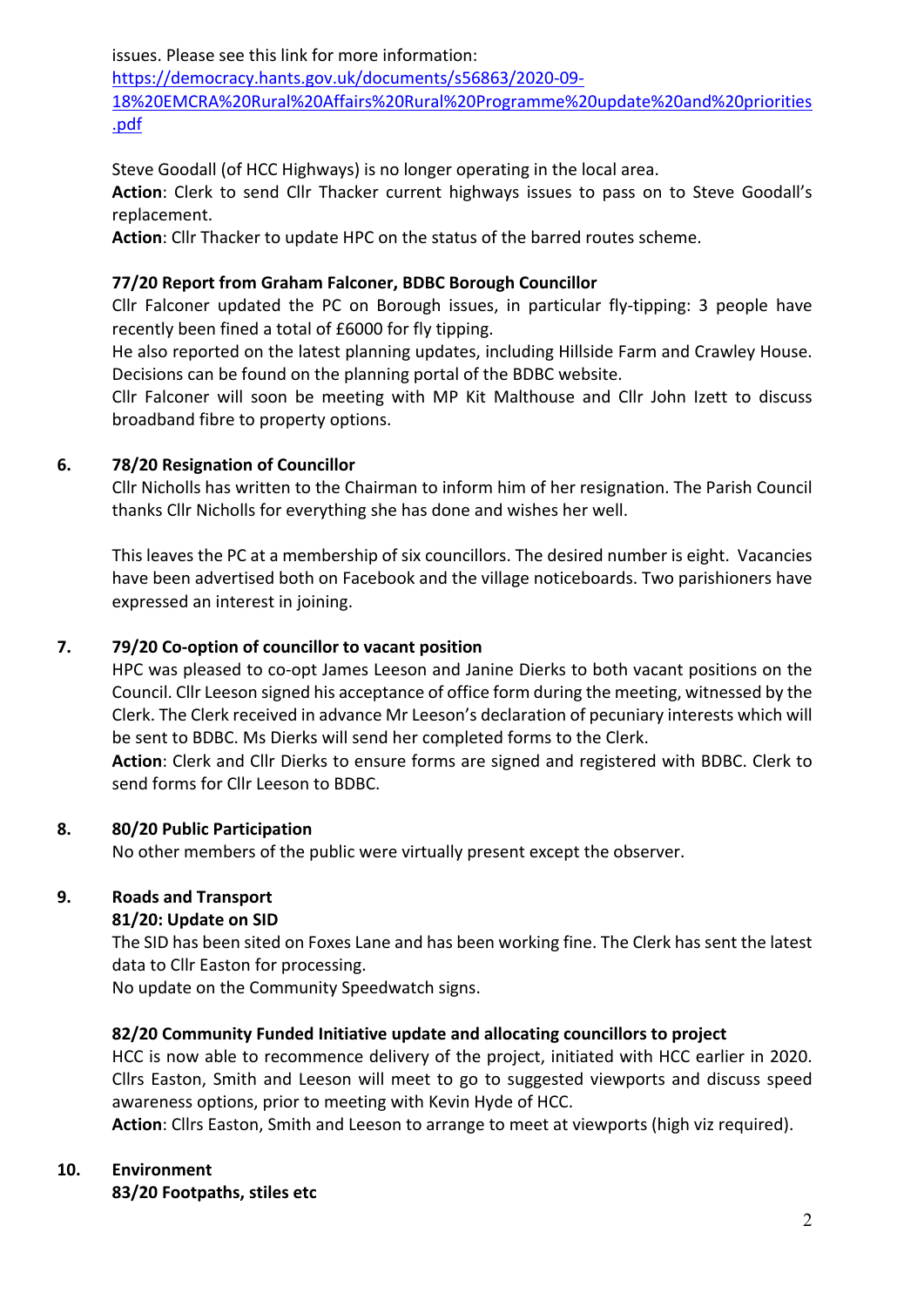Cllrs Dierks and Smith will assist Cllr Stoker in walking the footpaths to check for any issues. Cllr Jenkins asked for any footpaths that need cutting back to be reported to him to report to the Lengthsman (next set of 7.5 hours is in November).

## **11. 84/20 Litter Warden Report**

The Litter Warden has spoken to BDBC's environmental enforcement officer to explain local fly tipping issues. The process needed for successful prosecution was explained. HPC continues to be very grateful to the Litter Warden for the hard work and care taken to keep the Parish tidy.

## **12. 85/20 Recent Planning Applications:**

- 20/02540/HSE at Ashridge, Pantings Lane Highclere- **No Comment**
- 20/02418/HSE at Tanbury, Tubbs Lane Highclere- **No Comment**
- 20/02378/FUL at The Old School House, Church Lane Highclere- **Comment**: Need information on the height of the greenhouse.
- 20/01664/TDC Pirates Cottage Tubbs Lane, Highclere- **Objection** as per previous response, including how the amendments do not address any of the original concerns. The new landscaping will make the proposal even worse. (See planning portal for full HPC response).

# **13. 86/20 Broadband interest in Highclere**

Cllr Norton reported on local interest in improved broadband in Highclere via the NextDoor app. 75 households have expressed interest. Cllr Norton will send this interest to the Openreach portal who will then investigate costs associated with upgrade and whether vouchers from HCC are still valid and can be used. Cllr Leeson will assist with this project. **Action**: Cllrs Norton and Leeson to investigate further interest in Highclere with a view to contacting Openreach for potential costs.

## **14. 87/20 Website compliance**

The Clerk explained the new accessibility regulations affecting Parish Council websites. Currently, Hugo Fox is able to provide some accessibility options but there are still limitations. HPC now has an accessibility statement on the website explaining these and that any information required can be given by the Clerk. Cllr Dierks and Leeson have website expertise and will assist with some website maintenance.

**Action**: Cllrs Leeson, Dierks and the Clerk to liaise over current and old website to improve access and visibility.

# **15. Financial Matters**

**88/20** The Clerk presented the new NALC recommended inflationary pay increase for Clerks. A pay increase was proposed by Cllr Norton and seconded by Cllr Jenkins. Full Council agreed to approve the pay increase, which will be backdated to April 2020.

|          | <b>2019 rate</b> | <b>2020 rate</b> |
|----------|------------------|------------------|
|          | SC 16            | <b>SC 16</b>     |
| 52 weeks | 23369.00         | 24012.00         |
| weekly   | 449.40           | 461.77           |
| hourly   | 12.15            | 12.48            |
| 15 hours | 182.19           | 187.20           |
| Annual   | 9473.92          | 9734.59          |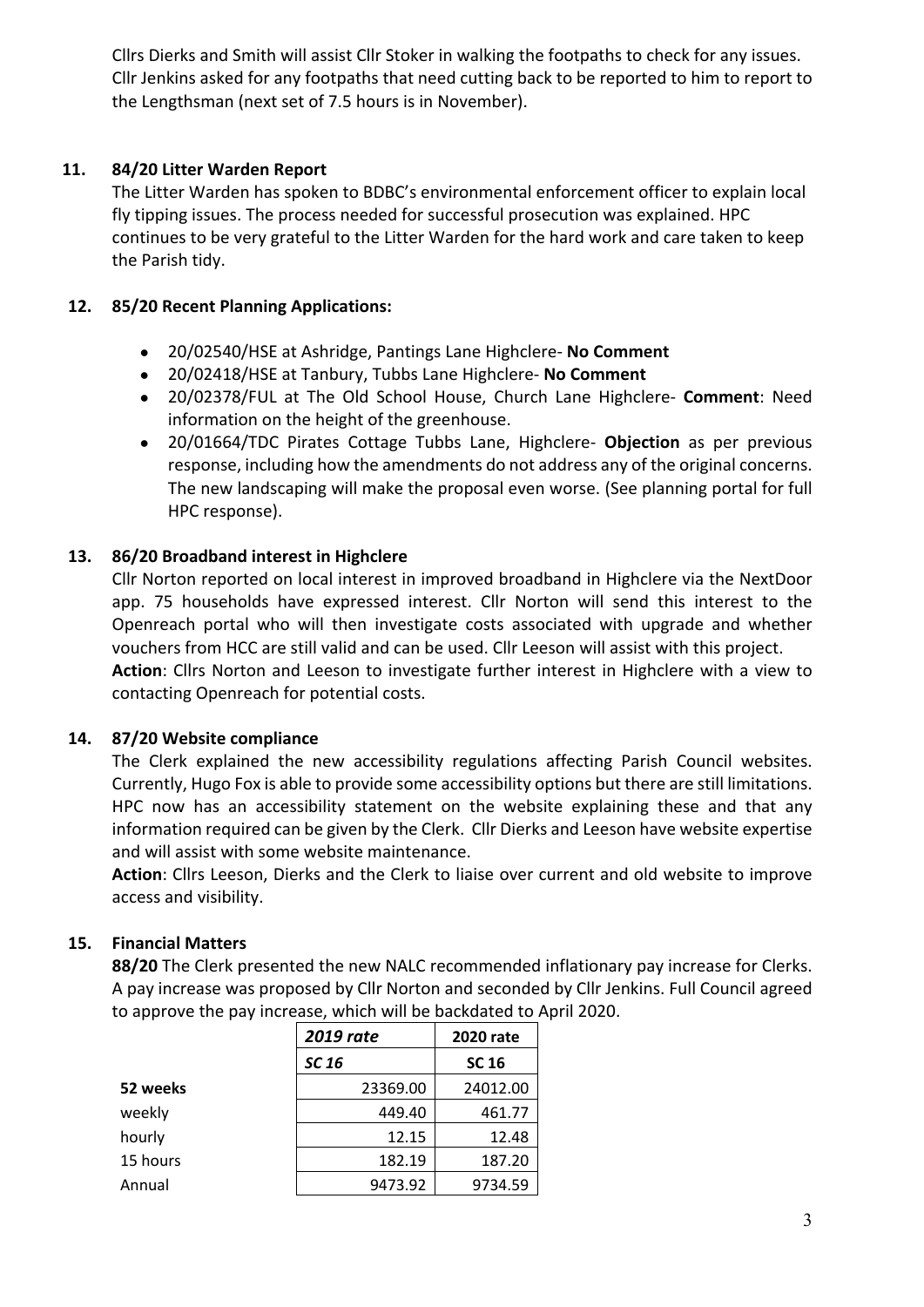| Litter warden                |          |          |
|------------------------------|----------|----------|
| supervision                  | 482.70   | 482.70   |
| Salary                       | 9956.62  | 10217.29 |
| <b>Home Office allowance</b> | 475.00   | 475.00   |
| <b>Total Salary</b>          | 10431.62 | 10692.29 |

## **89/20 Accounts for Payment:**

The Clerk presented the following items for payment via email to all councillors, to include the pay increase for the Clerk and backdated pay. Approved by Cllrs Norton, Jenkins and Stoker via email.

# **Accounts for Payment October 2020**

| Date<br>incurred | <b>Expenditure</b>        | <b>Purpose</b>                                | Ex<br><b>VAT</b> | <b>VAT</b> | <b>Total</b> |                      |
|------------------|---------------------------|-----------------------------------------------|------------------|------------|--------------|----------------------|
|                  |                           |                                               | £                | £          | £            | Online/<br>Cheque/DD |
| 13/10/2020       | <b>HMRC PAYE</b>          | Clerk Tax & NI                                |                  |            | 183.19       | online               |
| 13/10/2020       | Litter Warden Salary      | October Salary                                |                  |            | 540.64       | online               |
| 13/10/2020       | Litter Warden<br>Expenses | Travel expenses for September                 | 13.95            |            | 13.95        | online               |
| 13/10/2020       | Clerk's Salary            | Oct Salary incl pay increase & home<br>office |                  |            | 946.17       | online               |
| 13/10/2020       | Clerk's Expenses          | ionos mail storage & Zoom.pro                 | 16.99            | 3.40       | 20.39        | online               |
| 23/09/2020       | PKF Littlejohn            | <b>External Audit Fee</b>                     | 200.00           | 40.00      | 240.00       | online               |
| 17/09/2020       | Greentips                 | Tree removal along footpath                   | 650.00           | 130.00     | 780.00       | online               |

## **Current bank balances as at 13/10/20:**

Business Savings Account: £57968.65 Current Account: £655.80

**90/20** The Clerk confirmed the second tranche of the precept (£11589.04) has been received.

**91/20** The Clerk confirmed the Audit for 2019/20 was successfully completed and signed off by the external auditor, PKF Littlejohn.

## **16. 92/20 Correspondence**

## **The Clerk has received the following items for discussion:**

- BDBC climate emergency update, options for involvement: This was mentioned by Cllr Thacker in his HCC update. HPC will review to decide what options might be followed up.
- BDBC Climate Survey (posted to Facebook and website): Cllr Norton will respond on behalf of HPC.

**Action**: Cllr Norton to respond to BDBC climate emergency consultation.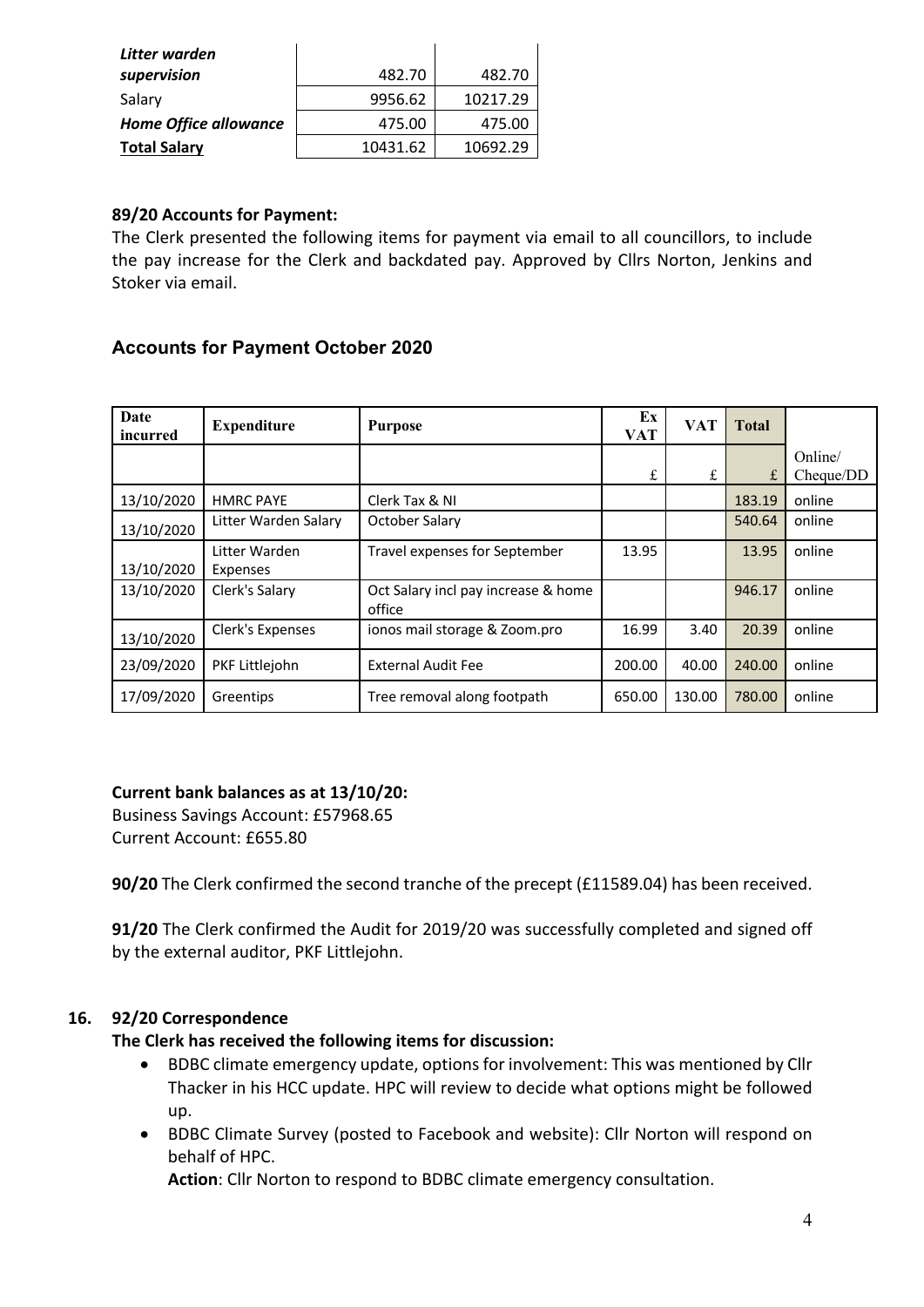- Email from Chairman of Ashmansworth PC to HCC re flooding along A343, Highclere: This has been passed to Cllr Thacker who will send this to Steve Goodall's replacement at HCC.
- **Action** to send Cllr Cox's email to Cllr Thacker.

## **17. 93/20 Items to carry forward to next meeting**

- preliminary budget setting for 2021/2022
- broadband update
- CFI update
- Speedwatch data and signs
- Neighbourhood Plan update
- Website update

The meeting finished at 9:55pm.

## **18. 94/20 Date of the next Council Meeting:** 10 November 2020

Signed \_\_\_\_\_\_\_\_\_\_\_\_\_\_\_\_\_\_\_\_\_\_\_ Position \_\_\_\_\_\_\_\_\_\_\_\_\_\_\_\_Date \_\_\_\_\_\_\_\_